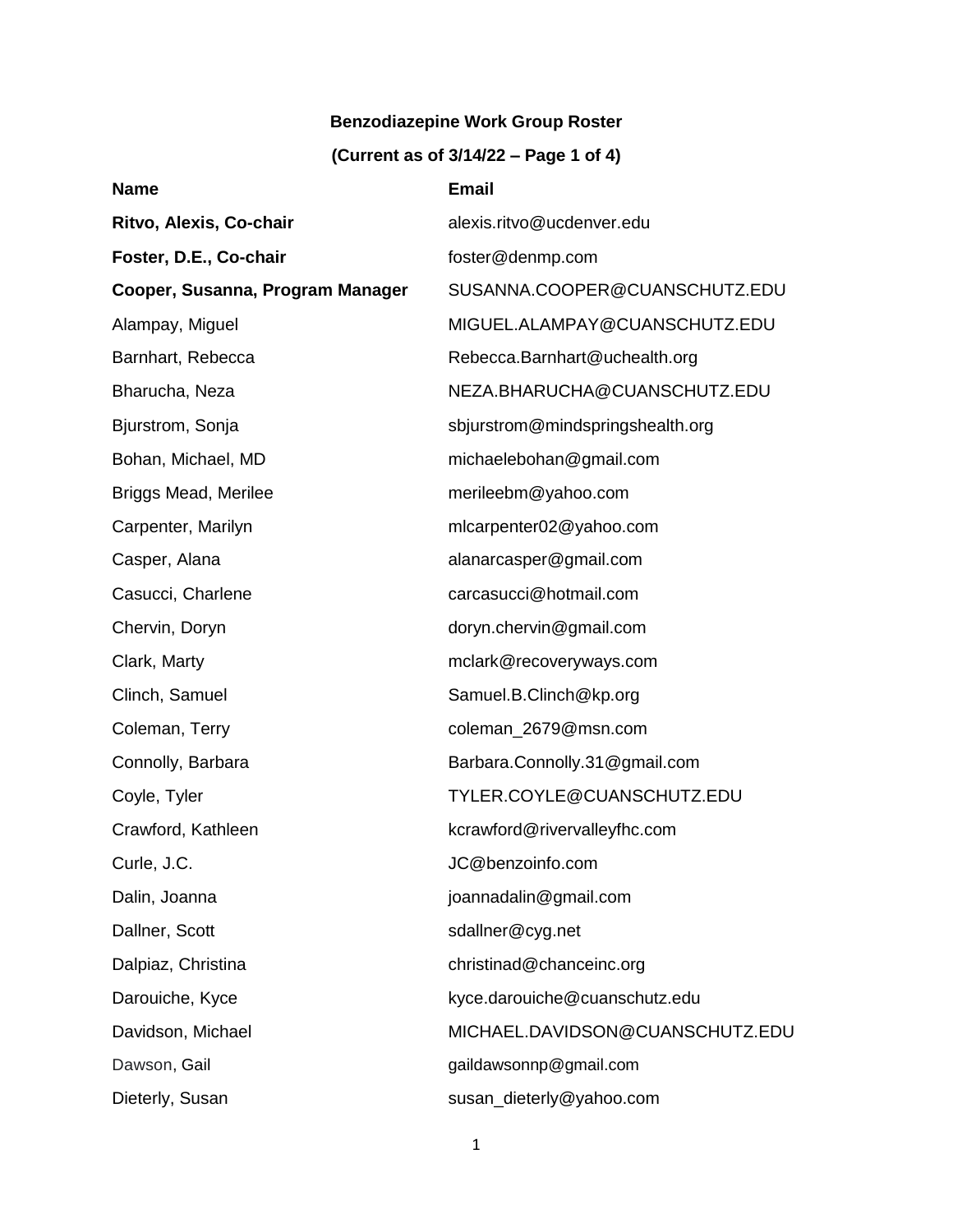| Dobbelstein, Christopher | CHRISTOPHER.DOBBELSTEIN@CUANSCHUTZ.EDU        |
|--------------------------|-----------------------------------------------|
| Dunkle, John             | jpdunkle1984@icloud.com                       |
| Eaddy, Jessica           | Jessica.eaddy@cuanschutz.edu                  |
| Eliasberg, Peter         | peliasberg@aclusocal.org                      |
| Elsass, William          | WEIsass@mindspringshealth.org                 |
| Esquibel, Jose A.        | jose.a.esquibel@cuanschutz.edu                |
| Faatz, Trina             | tfaatz@bouldercounty.org                      |
| Fabian, Dawn             | dawnfabian@integrativepsychiatricservices.com |
| Feffer, Sophie           | sophie.feffer@state.co.us                     |
| Gage, Leigh              | leighgage54@gmail.com                         |
| Gemmill, Lisa            | lisagemmill2@yahoo.com                        |
| Goldstein, Madeline      | madelinegold@gmail.com                        |
| Gruppuso, Jordan         | jordang@htop.org                              |
| Haug, James              | James.Haug@va.gov                             |
| Hoover, Lorraine         | Lorraine.hoover@sosrrjrfoundation.org         |
| Howlett, Corinne         | corinne.howlett@cuanschutz.edu                |
| Huff, Christy            | christy@benzoinfo.com                         |
| Huhn, Ruth               | ruth.huhn@sclhealth.org                       |
| Ivanova, Amber           | aivanova@clinica.org                          |
| Kittell, Shayna          | skittell@rivervalleyfhc.com                   |
| Krische, Elizabeth       | liz.krische@gmail.com                         |
| Krsak, Martin            | martin.krsak@ucdenver.edu                     |
| Lamberson, Nicole        | nicole@benzoinfo.com                          |
| Lang, Philip             | Philip.lang@email.com                         |
| Latta, Lucy              | lucy0612@colostate.edu                        |
| Madhava, Valsa, MD       | vmri2011@gmail.com                            |
| Martin, Rachael          | Rachel.rdn@gmail.com                          |
| McDevitt, Kim            | kim@milehighhealthalliance.org                |
| Meury, Kathleen          | meury4@hotmail.com                            |
| Morhaliek, Cameron, MD   | dr.cammorhaliek@gmail.com                     |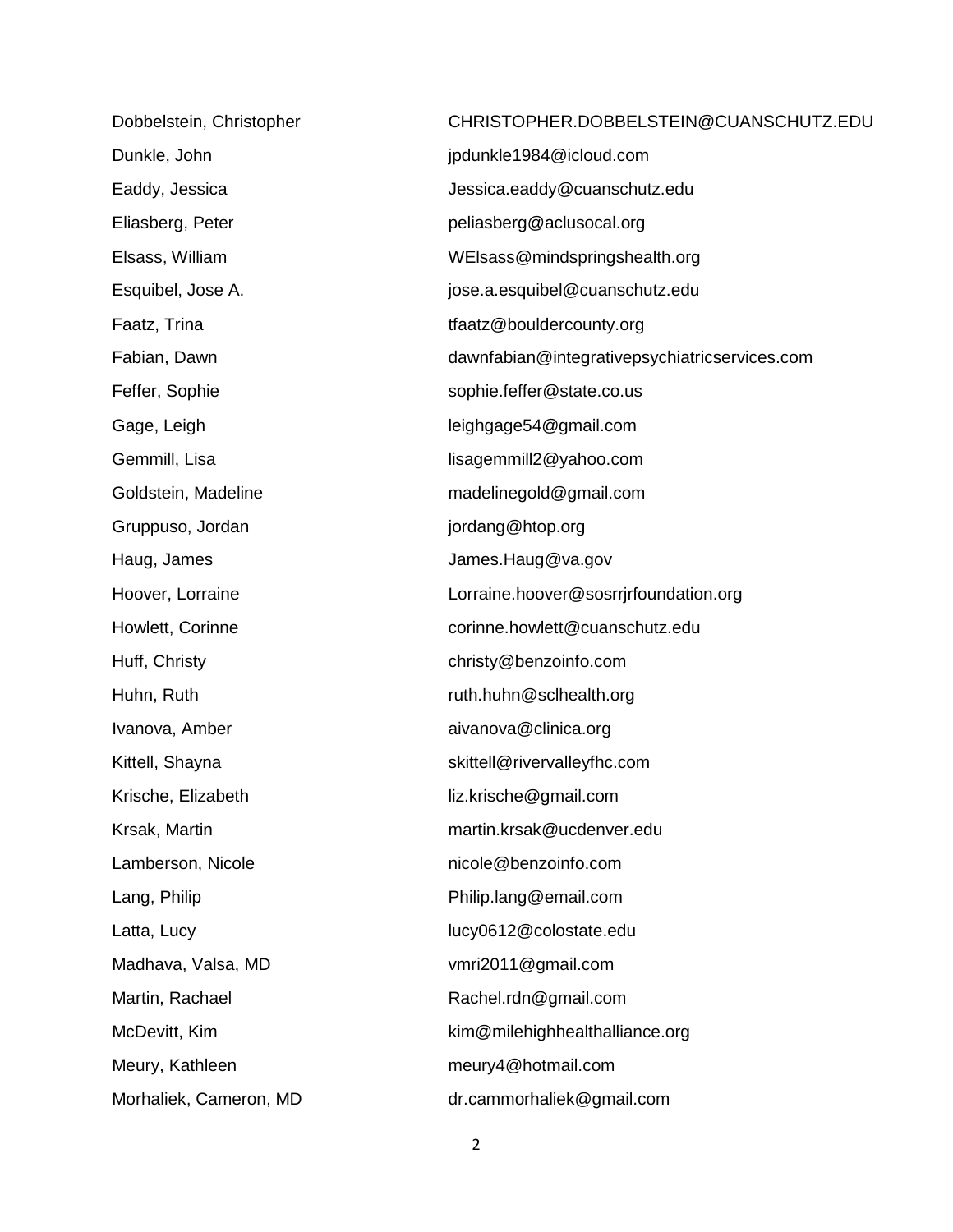Ritter, Tracey Tritter41@gmail.com Rumely, Duke duke @soberafe.com Schreiber, Terri [terri@tsrg.org](mailto:terri@tsrg.org) Shuler, James, MD [shulers@aol.com](mailto:shulers@aol.com) Taub, Julie is a control of the set of the intervals in the intervals of the intervals of the intervals of the i Thomas, Brooke bthomas@gjhosp.org

O'Keefe, Dawn [paladinfamily@yahoo.com](mailto:paladinfamily@yahoo.com) Olberding, Gina Gina.Olberding@cuanschutz.edu O'Neill, Christina coneill@mhpcolorado.org Perkins, Patricia rperkins\_911@sbcglobal.net Piotti, Louis lipiotti@aftershockfam.org Place, Jennifer The Superinter School School JENNIFER.PLACE@CUANSCHUTZ.EDU Raville, Lisa lisa.harm.reduction@gmail.com Rescenski, James JAMES.RESCZENSKI@CUANSCHUTZ.EDU Russell, Catherine [Catherine.russell@rmfu.org](mailto:Catherine.russell@rmfu.org) Schacheri, Myrna **recoveryfacilitator@gmail.com** Schultz, Christopher, MD Christopher.schultz@cuanschutz.edu Sharma, Brahma [brahmasharma@hotmail.com](mailto:brahmasharma@hotmail.com) Silvernail, Bernie **Alliance for Benzodiazepine Best Practices** Simbeye, Lindsey [lindsey.simbeye@cuanschutz.edu](mailto:lindsey.simbeye@cuanschutz.edu) Smith, Pamela seashell22\_@yahoo.com Sonntag, Dawn dawnlenoresonntag@gmail.com Snyder, Lauren lsnyder@mentalhealthcolorado.org Staight, John in the state of the state of the staight@gmail.com Stroud, Patricia **patricias** patricias@rmcrisispartners.org Styblo, Sonja sonja@benzoinfo.com Swann, William [WILLIAM.SWANN@UCDENVER.EDU](mailto:WILLIAM.SWANN@UCDENVER.EDU) Thurman, Gary extending the state of the [pf100andahalf@gmail.com](mailto:pf100andahalf@gmail.com) Valuck, Robert **National Accord Robert.** Valuck@cuanschutz.edu Wagner, Deborah WagnerDeborah@msn.com